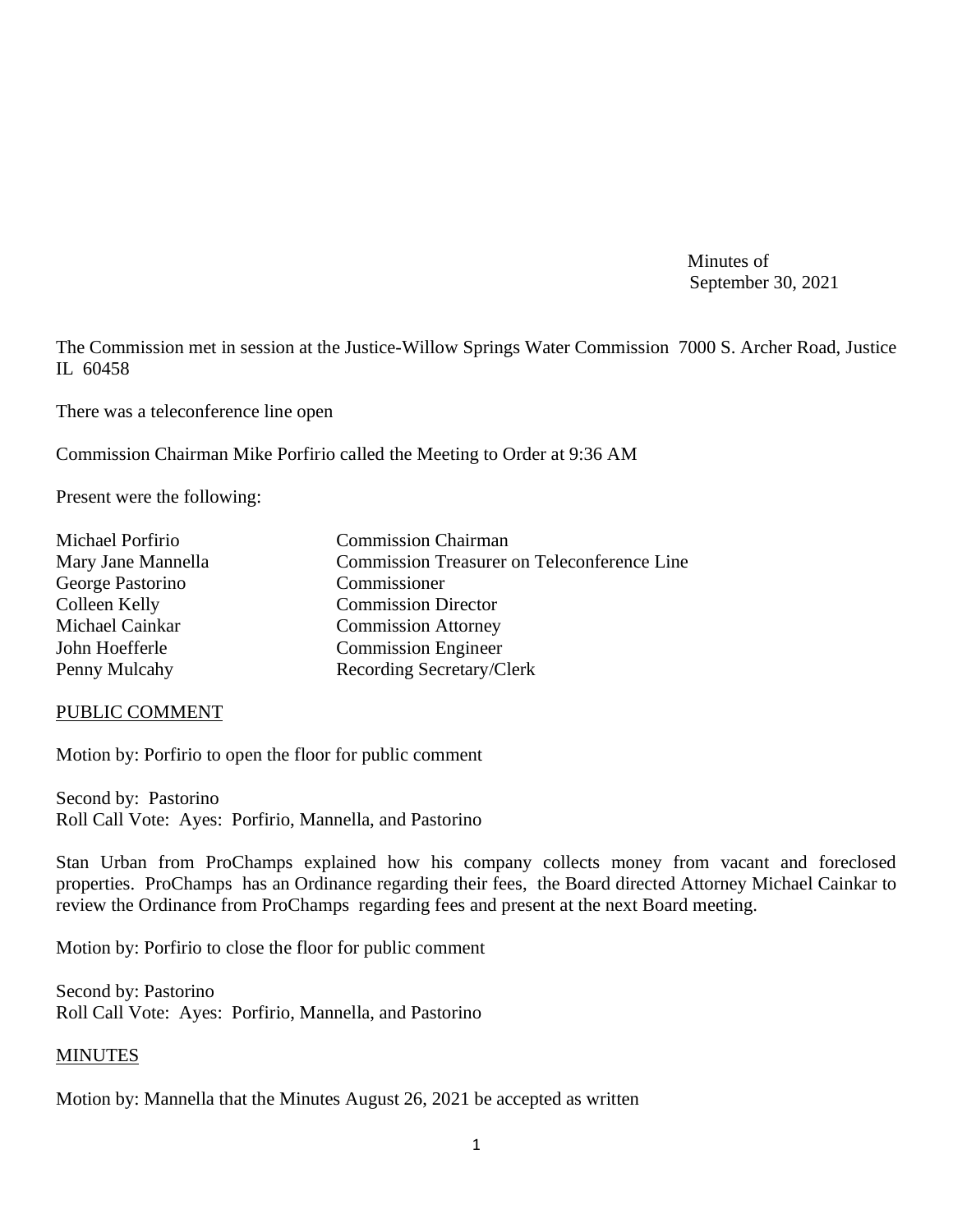Second by: Porfirio Roll Call Vote: Ayes: Porfirio, Mannella, and Pastorino

### FINANCIAL

1) Paid Invoices paid from August 20, 2021 to September 22, 2021

Motion by: Porfirio to approve the invoices paid from August 20, 2021 to September 22, 2021 in the amount of \$1,023,395.90

Second by: Pastorino Roll Call Vote: Ayes: Porfirio, Mannella, and Pastorino

2) Cash in Banks All Accounts August 2021

File: Cash in Bank

3) Republic CD Renewal

Director Colleen H. Kelly reported Republic CD matured on September 23<sup>rd</sup>, the Commission had received rates and the best was from Byline Bank. Director Kelly recommended a two (2) year term at Byline Bank at .40% since the Commission has CD's coming due in the beginning of 2022, the Commissioners agreed.

File: Expired CD's

4) 30 ILCS 235/2 Public Funds Investment Act

Director Colleen H. Kelly reported that Fifth Third Securities hold 18.8% of the Commission funds the maximum is 1/3 of the Commission's funds.

File: Authorized Investments

5) August 2021 Budget Comparison

File: 2021 Budget

The Commissioners all agreed that Tabatha is doing a good job with the collections.

### 2020 AUDIT

6) Letter read dated September 22, 2021 from Director Colleen H. Kelly and Office Manager Penny Mulcahy to Lauterbach & Amen, LLP

> Re: Representation Letter Fiscal Year Ending December 2020

File: 2020 Audit

7) Letter read dated September 22, 2021 from Lauterbach & Amen, LLP to the Board of Commissioners

Re: Financial Statement Disclosure Letter Fiscal Year Ending December 2020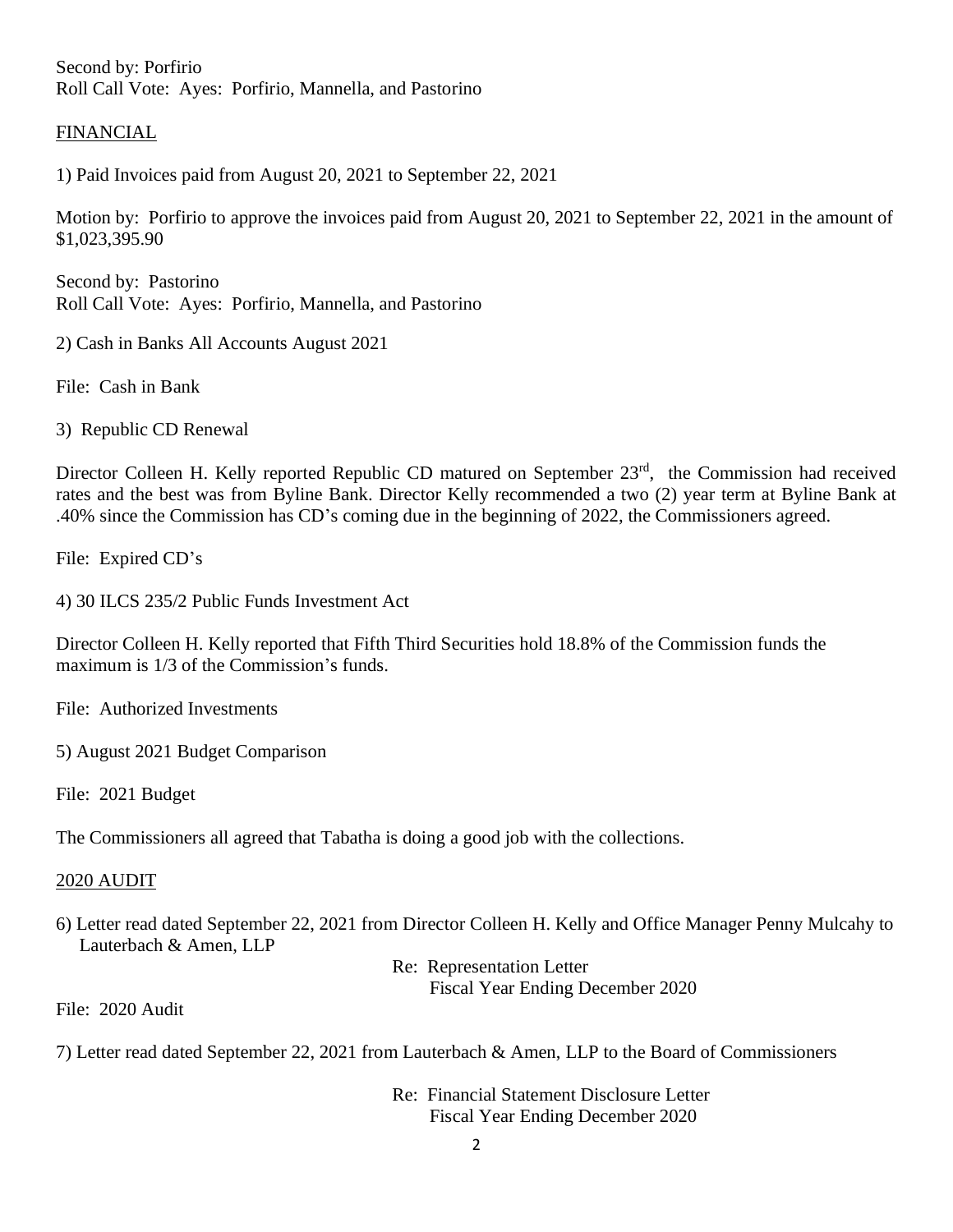File: 2020 Audit

8) Letter read dated September 22, 2021 from Lauterbach & Amen, LLP to the Board of Commissioners

Re: Management Letter Fiscal Year Ending December 2020

File: 2020 Audit

9) Annual Financial Report for Fiscal Year ending December 31, 2021

File: 2020 Audit

Motion by: Porfirio to approve and accept the 2020 Audit as presented

Second by: Mannella Roll Call Vote: Ayes: Porfirio, Mannella, and Pastorino

#### COMMISSIONER'S REPORT

Board Discussion and Possible Action on the Following:

- ProChamps Program Discussed in Public Comment
- Renewal of Commission Lobbyist Maren Ronan Ltd.'s Contract as the Commission Lobbyist

Motion by: Porfirio to renew the contract for Maren Ronan's as the Commission Lobbyist for \$1,500.00 a month

Second by: Pastorino Roll Call Vote: Ayes: Porfirio, Mannella, and Pastorino

10) Project Mobility Donation

Motion by: Porfirio to approve a donation of a \$1,000.00 to Project Mobility

Second by: Mannella Roll Call Vote: Ayes: Porfirio, Mannella, and Pastorino

### ENGINEERING / EXECUTIVE DIRECTOR

• Update on Water Main Projects

Cronin Avenue Water Main Replacement Project

Commission Engineer John Hoefferle reported he is waiting for the final cost for the Cronin Avenue Water Main Project.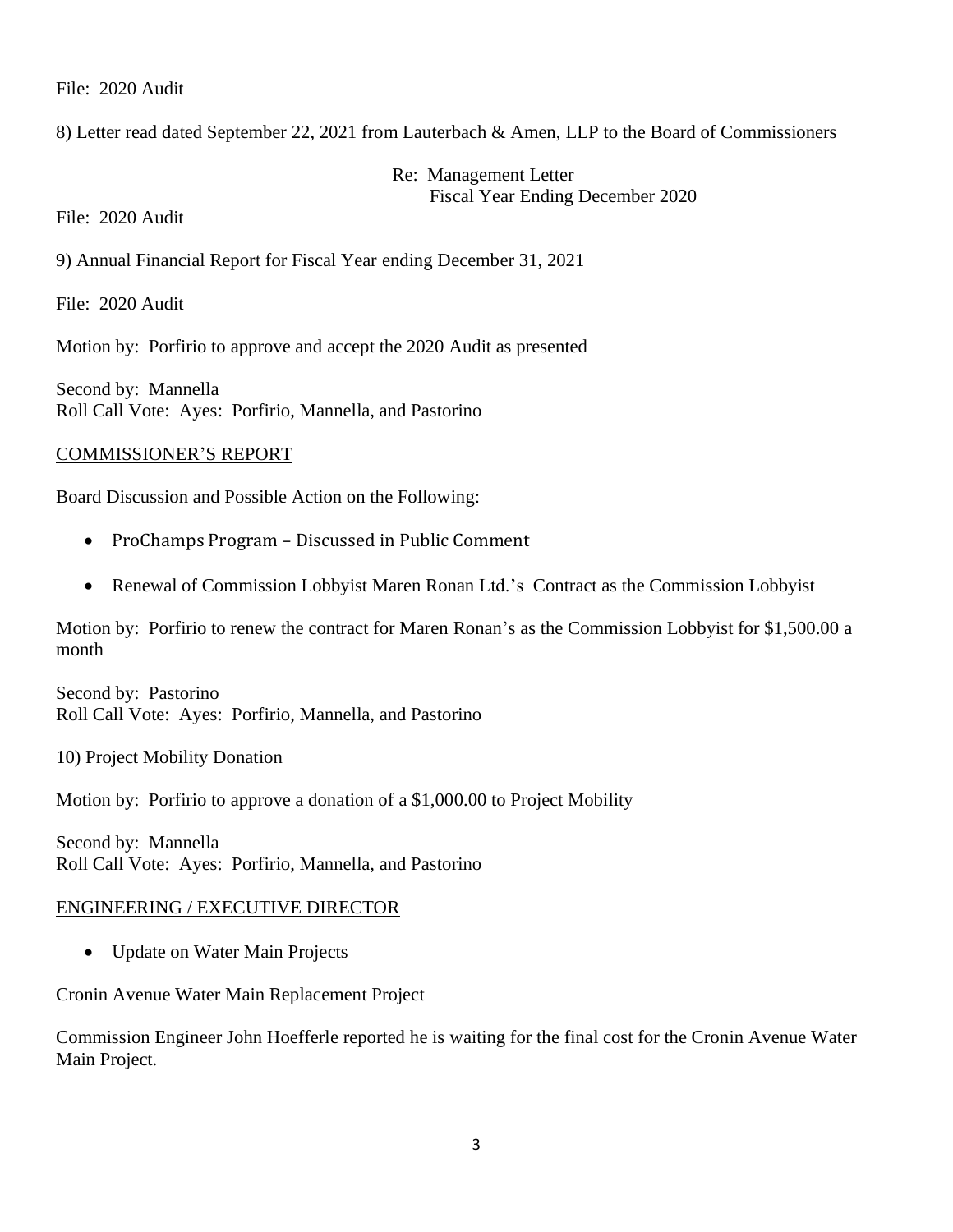Vinewood Avenue Warr Main Replacement Project

He also reported the Vinewood Project is progressing, Charleton is scheduled to start October 1<sup>st</sup>. The contractor agreed to reduce the dump fees from \$55.00 cubic foot to \$22.00 a cubic foot.

Tollway / 88th Avenue Water Main Relocation

Director Kelly reported she had told the tollway the Commission has no anticipation of paying for any relocation. If the Tollway wants the water main relocated, they will have to pay for it.

# LEGAL

11) Email read dated September 20, 2021 from Attorney Michael Cainkar to the Commission

Re: Motion of Dismissal B & D Investment Group 8507-8527 S. 88th Ave

Estimated cost is \$450,000.00Attorney Michael Cainkar reported the Commission won the lawsuit, B & D Investment Group has thirty (30) days from the date of the order to appeal the decision.

File: Customer Account

12) ORDINANCE NO. 21-2

# ORDINANCE AUTHORIZING THE DONATION OF CERTAIN SURPLUS PERSONAL PROPERTY OWNED BY THE JUSTICE-WILLOW SPRINGS WATER COMMISSION TO THE VILLAGE OF JUSTICE

Motion by: Porfirio to approve Ordinance 21-2 and Ordinance Authoring the Donation of Certain Surplus Property Owned by the Justice-Willow Springs Water Commission to the Village of Justice, specifically the Taylor-Dunn Industrial Electric Vehicle, Model #B2010

Second by: Pastorino Roll Call Vote: Ayes: Porfirio, Mannella, and Pastorino

### EXECUTIVE DIRECTOR'S REPORT

• Burr Ridge Inter-connect

Director Colleen H. Kelly reported she is trying to get the Tollway to put in a Burr Ridge Inter-connect, at no cost to the Commission. She has halted all work pending a resolution to the issue that had happened in May of 2020. Estimated cost is \$450,000.00 and it seems the Tollway will be paying for inter-connect.

• Meter Program Update

Director Kelly reported the meters are in stock, the radio readers should be delivered in approximately two (2) weeks. Once they are delivered the letters to the residents will be reviewed and the project will begin.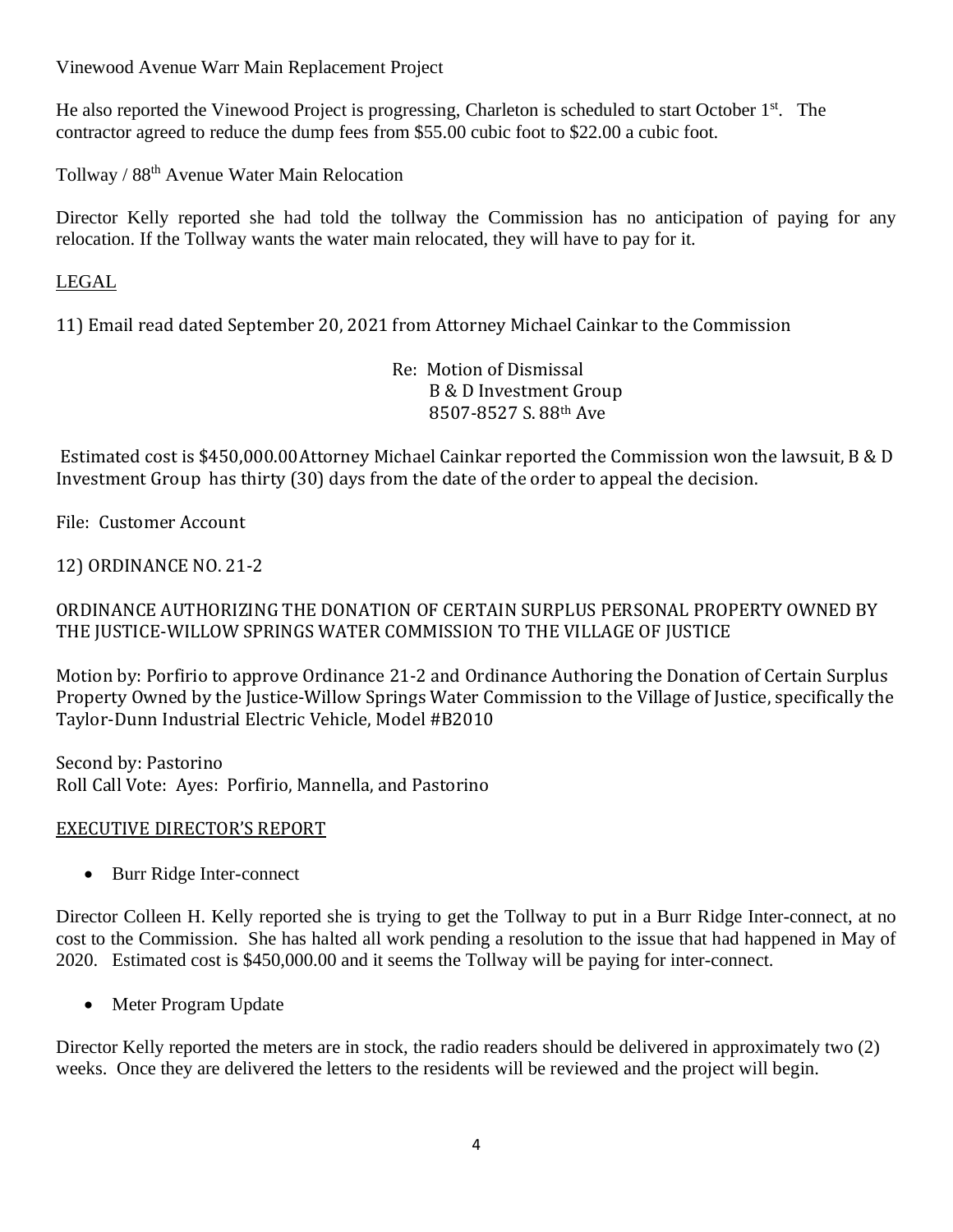• Pump House Repair/Update

Director Kelly reported the downstairs station pumps are well maintained, they are the original pumps from the 1960's and are now blowing fuses. The circuit panels are outdated and need to be replaced. Director Kelly would like to proceed with emergency repair and would like permission to do so. The Board agreed for the Director to move forward with the emergency pumphouse repair.

Motion by: Porfirio to give the Executive Director the authority to make the emergency repair to the pumphouse

Second by: Mannella Roll Call Vote: Ayes: Porfirio, Mannella, and Pastorino

### CUSTOMER / COMMUNITY MATTERS

Board Discussion and Possible Action on the Following:

13) Letter read from Helena Szuba, 9228 Jocare Drive, Justice to the Commission

Re: Bill Reduction

Office Manager Penny Mulcahy reported the customer had a leak and repaired it.

Motion by: Mannella to adjust the customer's account \$237.00

Second by: Pastorino Roll Call Vote: Ayes: Porfirio, Mannella, and Pastorino

File: Customer Account

14) Letter read dated September 14, 2021 from David C. Dineff, 7936 W. 87th St, Justice to the Commission

Re: Bill Reduction

Office Manager Penny Mulcahy reported the customer had a leak and repaired it.

Motion by: Porfirio to adjust customer's account \$464.63

Second by: Pastorino Roll Call Vote: Ayes: Porfirio, Mannella, and Pastorino

File: Customer Account

15) Letter read dated September 17, 2021 from Barbara Mitchell, 8600 Wolf Rd, Willow Springs to the Commissioners

Re: Refund \$169.50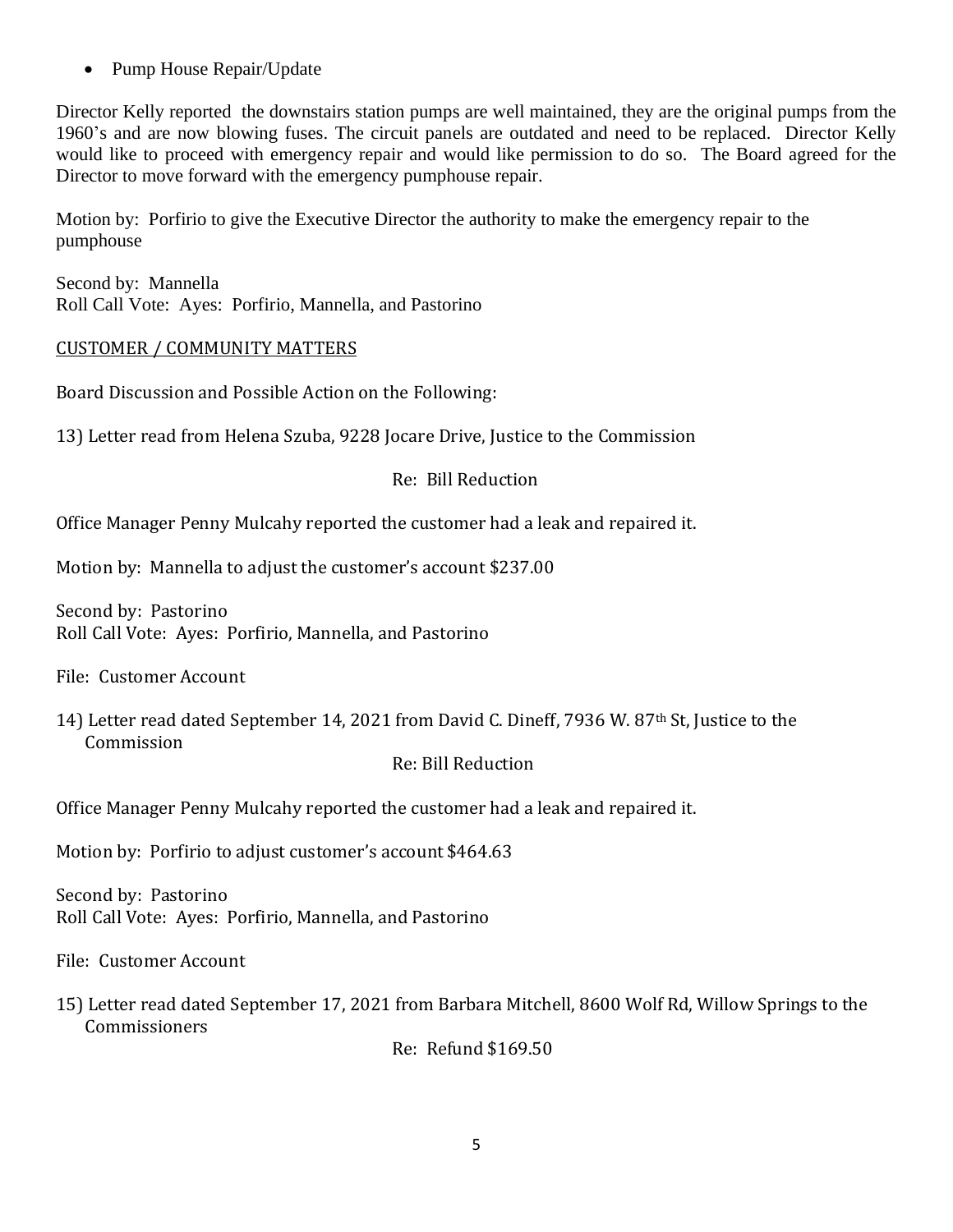Director Kelly reported the house may be vacant, tried calling and have had no response from the customer, the office staff tried calling her and she did not respond. After discussion the Board decided not to adjust the bill until the Commission hears from her and to find out if the problem was fixed.

Will update at the next Board Meeting.

16) E-mail read dated September 23, 2021 from Mack Trujillo, 8838 Archer, Willow Springs to the Commission

## Re: Bill Write Off

Director Colleen H. Kelly reported we had gone went back to the first  $(1<sup>st</sup>)$  payment agreement the tenant had made to determine the amount of the possible adjustment.

Motion by: Mannella to adjust cutomer's account \$1,430.82

Second by: Porfirio Roll Call Vote: Porfirio, Mannella, and Pastorino

File: Customer Account

17) Letter read dated August 25, 2021 from Willow Springs Village President Melissa Neddermeyer to Director Colleen Kelly

Re: Thank you

File: Village of Willow Springs

18) Thank you card from Village of Justice Trustee Jeffrey Allen to the Commission

File: Village of Justice

### PERSONNEL MATTERS

• No Discussion

### OLD BUSINESS

• No Old Business

### NEW BUSINESS

• Present / Consider any New Business

Director Colleen H. Kelly reported she had purchased four (4) trail Cams and installed them in various hydrant locations to catch illegal use of the Commission's fire hydrants

### CLOSED SESSION

• No Closed Session